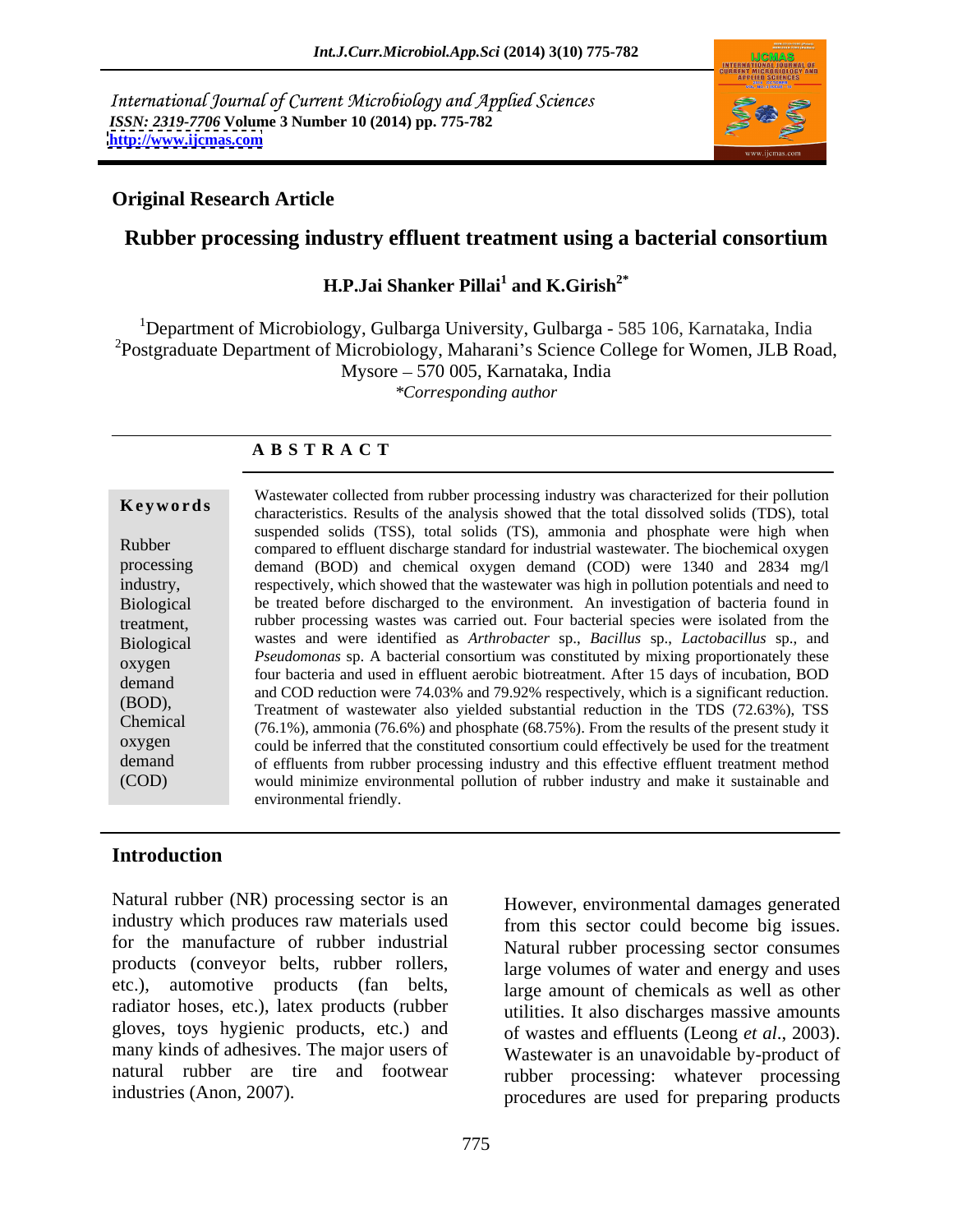from latex, there will always be an aqueous liquid as a by-product (Rungruang and Babel, 2008). If the wastewater is put straight into surface waters – wells, streams, **Sample collection:** The wastewater was lakes or even the sea – without any collected from the discharge unit of the treatment, it will inevitably pollute that rubber processing sewage system in a can water. The disposal of these effluents into which had been thoroughly washed and public water bodies can give rise to serious rinsed with water. The wastewater sample depletion of dissolved oxygen, thus affecting used for DO (dissolved oxygen) and BOD the normal environment supporting the (biological oxygen demand) determinations aquatic system (Mohammadi *et al.*, 2010). were collected directly into dark DO bottles<br>The major chemical component groups of and were added some drops of manganous natural rubber waste serum (NRWS) as sulphate solution to fix the dissolved reported by Lau and Subramaniam (1991) oxygen. Samples were collected by lowering shows that it consists mainly of nitrogenous compounds. In the waste water (effluent) the tank and covered with the screw cap bulk of the nitrogen component consist thereafter. The samples were stored at a mainly of ammoniacal nitrogen as a result of  $\mu^0C$  until required (usually the use of ammonia in the preservation of between 24 and 48 h). The effluents were the latex. The high level of  $NH_4^+$  and other<br>plant nutrients makes it a good medium for plant nutrients makes it a good medium for processing - aeration tank, settling tank, algal growth, thus resulting in the backwashed effluent, holding tank and eutrophication of water bodies. Sludge.

The increasing global concern on the **Isolation** of **biodegrading** 

Rubber and effluents from rubber processing Owing to the need of biological treatment of rubber industry wastes and knowing the fact that various bacteria can grow and degrade the rubber industry wastes, the present study aimed to isolate and characterize indigenous bacteria that can readily degrade the rubber were identified by standard procedures such wastes present in the effluents, with a view as morphology, and biochemical to developing an effective biological treatment.

# **Materials and Methods**

and other collected from five different points on the were collected directly into dark DO bottles and were added some drops of manganous the sterile bottle by means of a string into  ${}^{0}C$  until required (usually sludge. The state of the state of the state of the state of the state of the state of the state of the state of the state of the state of the state of the state of the state of the state of the state of the state of the st

environment demands that wastes should be **microorganisms:** To obtain the culture of properly managed in order to minimize and bacteria, nutrient agar media was prepared possibly eliminate their potential harm to and sterilized in an autoclave. The molten public health and the environment. In intrient agar media was poured Biodegradation is the process of utilizing (approximately 15ml) into each sterilized indigenous microorganisms for the Petri plates, and allowed to solidify. The degradation of complex organic matter into effluent was serially diluted and 0.1ml of simpler ones. sample was inoculated on solidified agar have been known to support microbial incubated in an incubator for 24 - 48h at growth (Atagana *et al.* 1999a; Bode *et al.*, 20<sup>o</sup>C. The Petri plates were observed after 2001; Cherian and Jayachandran, 2009). <br>2001; Cherian and Jayachandran, 2009). <br>2001; Cherian and Jayachandran, 2009). **Isolation of biodegrading** nutrient agar media was poured media and was spread uniformly with the sterile spreader. These Petri plates were  $30^{\circ}$ C. The Petri plates were observed after incubation for various bacterial colonies. The colony characteristics such as Gram's reaction, colour, margin, elevation were noted.

> **Identification of bacteria:** The cultures as morphology, and biochemical characteristics as given by Bergey's Manual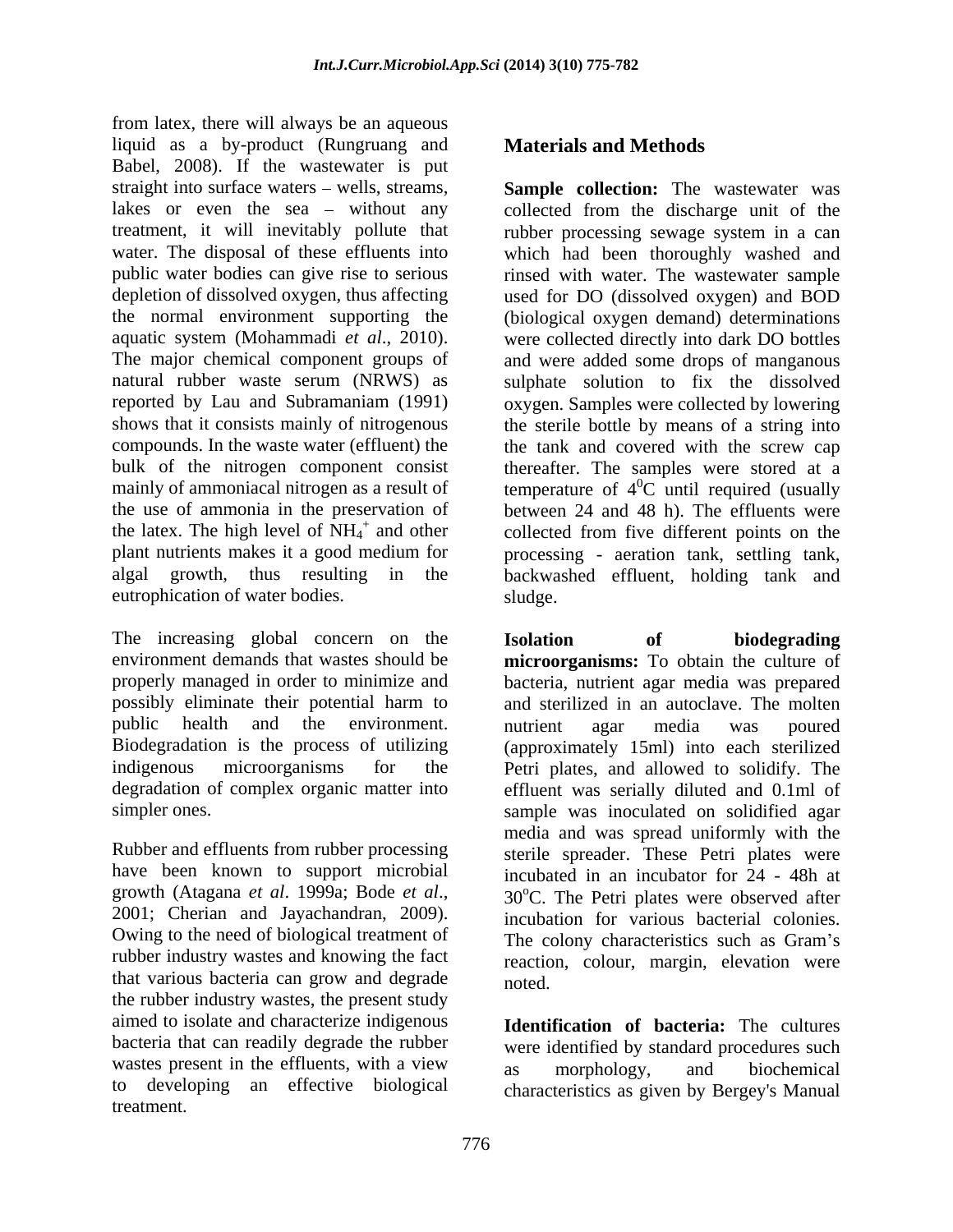of Determinative Bacteriology (Buchanan Results and Discussion and Gibbons, 1984). The physiological and biochemical tests were conducted following the methods as described by Cappuccino and

**Pure culture:** To prepare inoculum, the *Arthrobacter* sp., *Bacillus* sp., *Lactobacillus*  cultures were grown at 30°C on a rotary sp., and *Pseudomonas* sp. The identification shaker operating at approximately 120 rpm was confirmed through the results of number in the inorganic-salts medium amended with of biochemical tests as mentioned in table 1. 10% effluent and harvested in early

The pellets were washed, the cells were in inorganic salts solution. The bacterial demand indicates the reduction of

obtained by mixing proportionately all the and %COD reduction were 74.03% and four bacterial cultures isolated viz., *Arthrobacter* sp., *Bacillus* sp., *Lactobacillus* 

in degradation studies contained  $(mg / ml)$  components in the effluent by the  $KH_2PO_4 - 0.675$ ; Na<sub>2</sub>HPO<sub>4</sub> - 5.455; consortium (Table 3). Reduction in<br>NH<sub>4</sub>NO<sub>3</sub> - 0.25; MgSO<sub>4</sub> - 0.2; Ca(NO<sub>3</sub>)<sub>2</sub> - ammonia and phosphate levels indicates that

demand (BOD), chemical oxygen demand the effluent (COD), total suspended solids (TSS), total dissolved solids (TDS), ammonia  $(NH_4^+)$ and phosphate  $(PO<sub>4</sub><sup>3</sup>)$  were assayed using<br>standard protocols (APHA, 1995). The standard protocols (APHA, 1995). The processing of rubber. A considerable amount effluent was inoculated with 1% inoculum of wastewater, effluent is generated, which and incubated for 15 days, and estimation is very toxic and contain strong colour, a

# **Results and Discussion**

Sherman (1999) to identify the bacteria. staining, motility and many biochemical **Isolation and Identification of bacteria:**  Based on the colony characteristics, characteristics the bacteria were identified as

stationary phase by centrifugation at 4°C. **Biological oxygen Demand (BOD) and** resuspended in buffer, and the entire and COD decreased significantly indicating centrifugation and washing procedure was the decrease in the pollutants level. The repeated. The final pellet was resuspended decrease in the level of chemical oxygen growth was observed. biologically oxidizable and inert organic **Acclimatization:** Microbial consortium was the bacterial consortium (Table 3). %BOD **Chemical Oxygen Demand (COD):** In comparison to the initial levels, both BOD demand indicates the reduction of materials as a result of the degradation by and %COD reduction were 74.03% and 79.92% respectively.

sp., and *Pseudomonas* sp. **TDS, TSS, Ammonia and Phosphate:** In The consortium was acclimatized by reduction in the TDS (72.63%), TSS growing it in minimal organic salts medium (76.1%), ammonia (76.6%) and phosphate amended with 10% of rubber processing (68.75%) were observed after treatment industry effluent. The minimal medium used signifying the degradation of toxic solid  $NH_4NO_3 - 0.25$ ;  $MgSO_4 - 0.2$ ;  $Ca(NO_3)_2 -$  ammonia and phosphate levels indicates that 0.1; and 1 ml mineral solution. the bacteria and the consortium degrade **Confirmation of biodegradation:** Various of the effluent changed from acidic to parameters such as biological oxygen alkaline resulting in reduction of acidity of comparison to the initial levels substantial components in the effluent by consortium (Table 3). Reduction in organic and inorganic constituents. The pH the effluent.

) Rubber processing industries consume large <sup>3-</sup>) were assayed using volume of water and chemicals for was done at the interval of five days. large amount of suspended solids, a highly fluctuating pH, high temperature, COD,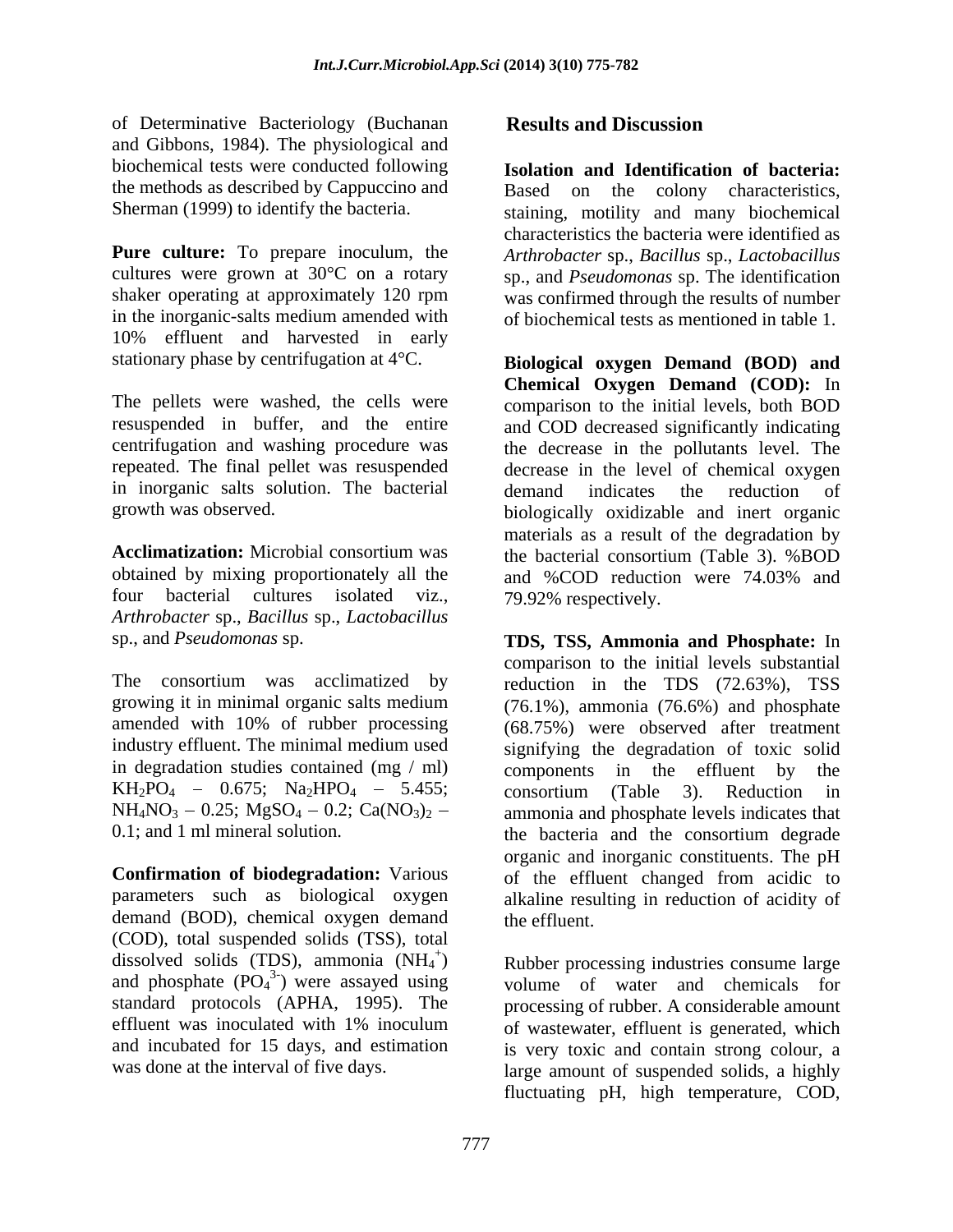BOD etc (Asia and Akporhonor, 2007; Mohammadi *et al*., 2010). Because of these friendly process of utilizing indigenous characteristics, treatment of rubber microorganisms that can be employed for wastewater is an essential requirement the degradation of complex organic matter before it is being disposed to natural water system (Atagana *et al*., 1999b; Iyagba *et al.,* 2008). Wastes containing high BOD and rubber effluents itself. Rubber and effluents COD are responsible for a heavy depletion from rubber processing have been known to of oxygen levels in the particular sector of support microbial growth and has been the stream or soil (Tariq *et al*., 2006). The reported by a number of workers (Atagana BOD and COD concentrations play an *et al*., 1999 a & b; Bode *et al*., 2001; important role in the re-use of industrial Cherian and Jayachandran, 2009). Bacteria effluent. It is well known that wastewater are especially employed for bioremediation from industries contain suspended solids, as they are generally easier to culture and reduced oxygen, inorganic compounds. In order to minimize the environmental and

processing industry effluent by indigenous had higher BOD and COD values than the permissible limits. Therefore, these effluents COD through proper treatment methods

(Atagana *et al*., 1999b). In the present study BOD and COD is the clear evidence of the better biotreatment efficiency.

Biodegradation is the most environmentally into simpler ones. The bacterial consortium employed in this study was isolated from the grow more quickly (Glazer, 1997).

health hazards, these pollutants need to be Rubber effluent consists of latex washings brought down to permissible limits for safe and a serum containing proteins, sugars and disposal of waste water (Manju *et al*., 1998). lipids as well as inorganic and organic salts The objective of this study was to determine 1973). The high level of  $NH_4^+$  and  $PO_4^3$ COD and BOD reduction from rubber makes it a good medium foralgal growth. bacterial treatment. The BOD and COD of before discharging into the environment lead the effluents showed that all the effluents to accelerated eutrophication of surface (Kulkarni and Stantun, 1973; Kulkarni *et al.*, 1973). The high level of  $NH<sub>4</sub><sup>+</sup>$  and  $PO<sub>4</sub><sup>3</sup>$ and  $PO_4^{3-}$ 3- Failure in reducing these nutrient levels waters (Ye *et al*., 1988).

needed further elimination of BOD and Any treatment system should be able to before discharge.  $NH_4^+$  and  $PO_4^3$ - compounds in the effluent. Before discharging any industrial effluent biological treatment of effluents with the BOD should be removed because it bacterial consortium reduced the ammonium adversely affects the aquatic organisms and phosphorus levels significantly and thus a successful reduction of both BOD and Microbial treatment is also known to reduce COD of effluent from rubber processing the levels of total suspended solids (TSS) industry was observed to a level enough to and total dissolve solids (TDS) of industrial make the effluent ready to be discharged effluents (Anandapandian *et al*., 2004; Arun into the environment, by treating with *et al*., 2004). Similarly in the present study bacterial consortium. %BOD and %COD biological treatment of effluent with reduction were in the range 70-80%, which bacterial consortium reduced the levels of is a significant reduction. The decrease in total suspended solids (TSS) and total effectively reduce or eliminate the level of In the present study it was observed that the the above mentioned risk. dissolve solids (TDS).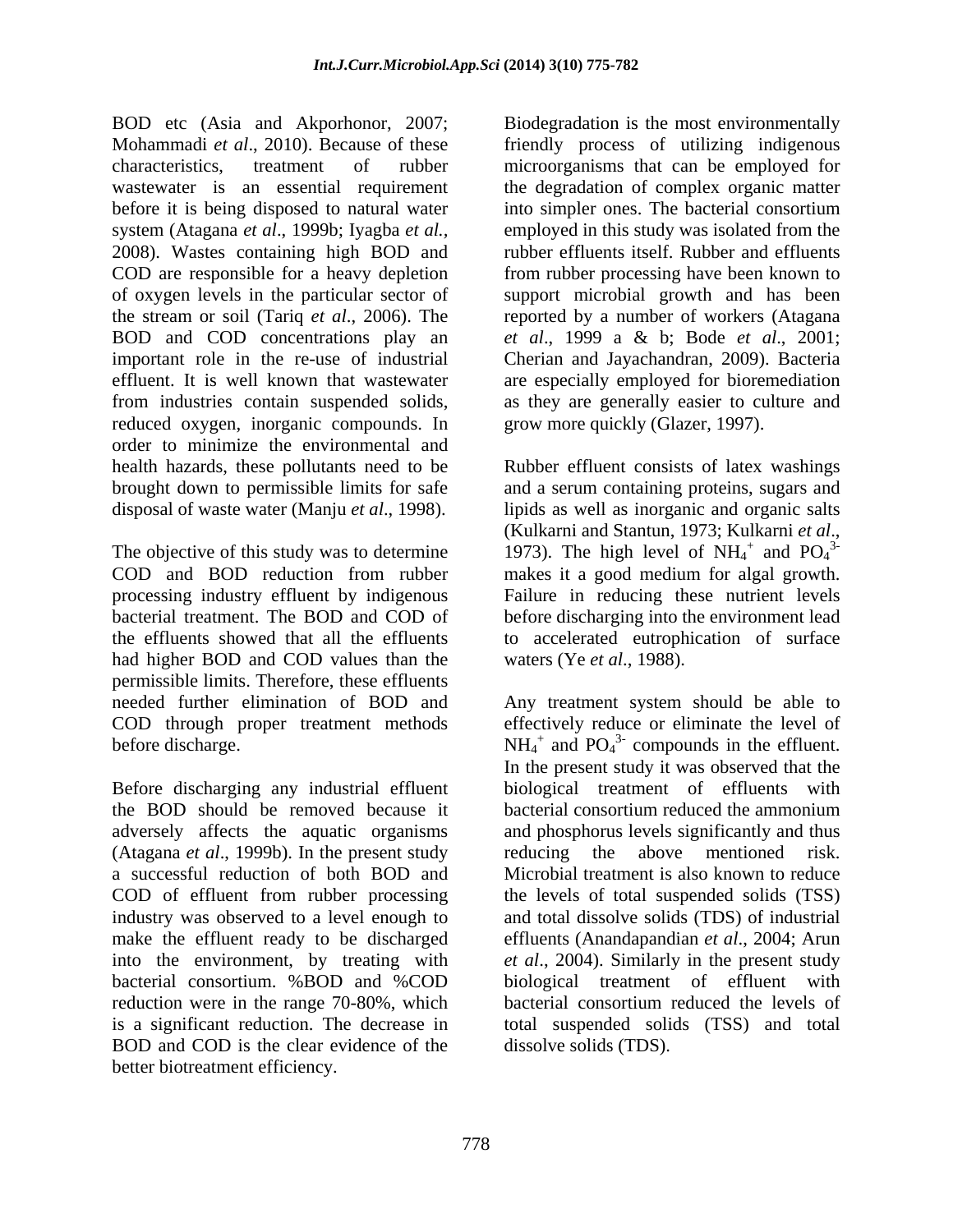|     | Sl. Characteristics Arthrobacter                      |                                        | Pseudomonas                     |                  | Bacillus sp. Lactobacillus sp. |
|-----|-------------------------------------------------------|----------------------------------------|---------------------------------|------------------|--------------------------------|
| No. |                                                       | $sp.*$                                 | sp.                             |                  |                                |
|     | 1. Cell shape                                         | irregular rods                         | Rod shaped                      |                  | Rod shaped Rod shaped          |
|     |                                                       | with clubbed                           |                                 |                  |                                |
|     |                                                       | ends                                   |                                 |                  |                                |
|     | 2. Gram staining                                      | Gram positive                          | Gram negative Gram              |                  | Gram positive                  |
|     |                                                       | but could be                           |                                 | positive         |                                |
|     |                                                       | decolorized                            |                                 |                  |                                |
|     | 3. Colony on                                          | Colonies on                            | Yellow-                         | Rough,           | Convex, entire,                |
|     | media                                                 | medium were                            | greenish                        | white,           | opaque, no                     |
|     |                                                       | yellow, round,                         | colonies, round irregular, flat |                  | pigment, $2-5$                 |
|     |                                                       | smooth, convex                         | to slightly                     | $colories, 2-mm$ |                                |
|     |                                                       | and $0.5$ to $2 \text{ mm}$ irregular, |                                 | $5 \text{ mm}$   |                                |
|     |                                                       | in diameter                            | smooth, and 0.5                 |                  |                                |
|     |                                                       |                                        | to 2 mm in<br>diameter          |                  |                                |
|     | 4. Motility                                           | $+$                                    | motile with a                   | Motile by        | Non-motile                     |
|     |                                                       |                                        | polar flagellum                 | peritrichous     |                                |
|     |                                                       |                                        |                                 | flagella         |                                |
| 5.  | Spore                                                 | $--$                                   | $--$                            | endospore        | $- - -$                        |
|     | 6. Catalase                                           | $+$                                    |                                 |                  | $- - -$                        |
|     | Oxidase                                               |                                        |                                 |                  | $--$                           |
|     | 8. Starch                                             | $+$                                    | $--$                            |                  | $ -$                           |
|     | hydrolysis                                            |                                        |                                 |                  |                                |
|     | 9. Fermentation                                       | No acid, No gas No acid, No gas Acid   |                                 |                  | Lactose to lactic              |
|     |                                                       |                                        |                                 |                  | acid & $CO2$                   |
|     | 10. Indole test                                       | $\sim$ $-$                             | $- -$                           | $--$             | $--$                           |
|     | 11. Methyl red test --                                |                                        | $--$                            | $^{+}$           |                                |
|     | 12. Voges-                                            | $\sim$ $\sim$ $\sim$                   | $-$                             | $- -$            | $--$                           |
|     | Proskauer test                                        |                                        |                                 |                  |                                |
|     | 13. Citrate                                           | $--$                                   | $+$                             | $- -$            | $- - -$                        |
|     | utilization test                                      |                                        |                                 |                  |                                |
|     | 14. $H_2S$ production --                              |                                        | $--$                            | $--$             | $- - -$                        |
|     | test<br>15. Urea hydrolysis --<br>16. Nitrate<br>red: |                                        |                                 |                  |                                |
|     |                                                       |                                        | $ -$                            | $- - -$          | $\sim$ $ -$                    |
|     |                                                       |                                        | $--$                            |                  | $--$                           |
|     | reduction                                             |                                        |                                 |                  |                                |
|     | 17. Gelatin                                           |                                        |                                 |                  | $- - -$                        |
|     | hydrolysis                                            |                                        |                                 |                  |                                |

**Table.1** Characteristics of bacteria used for their identification

**\****Arthrobacter* sp.: In young cultures, cells were irregular rods with clubbed ends, whereas in older colonies cocci cells could be observed arranged singly, in pairs and in irregular clumps - characteristic of *Arthrobacter* species.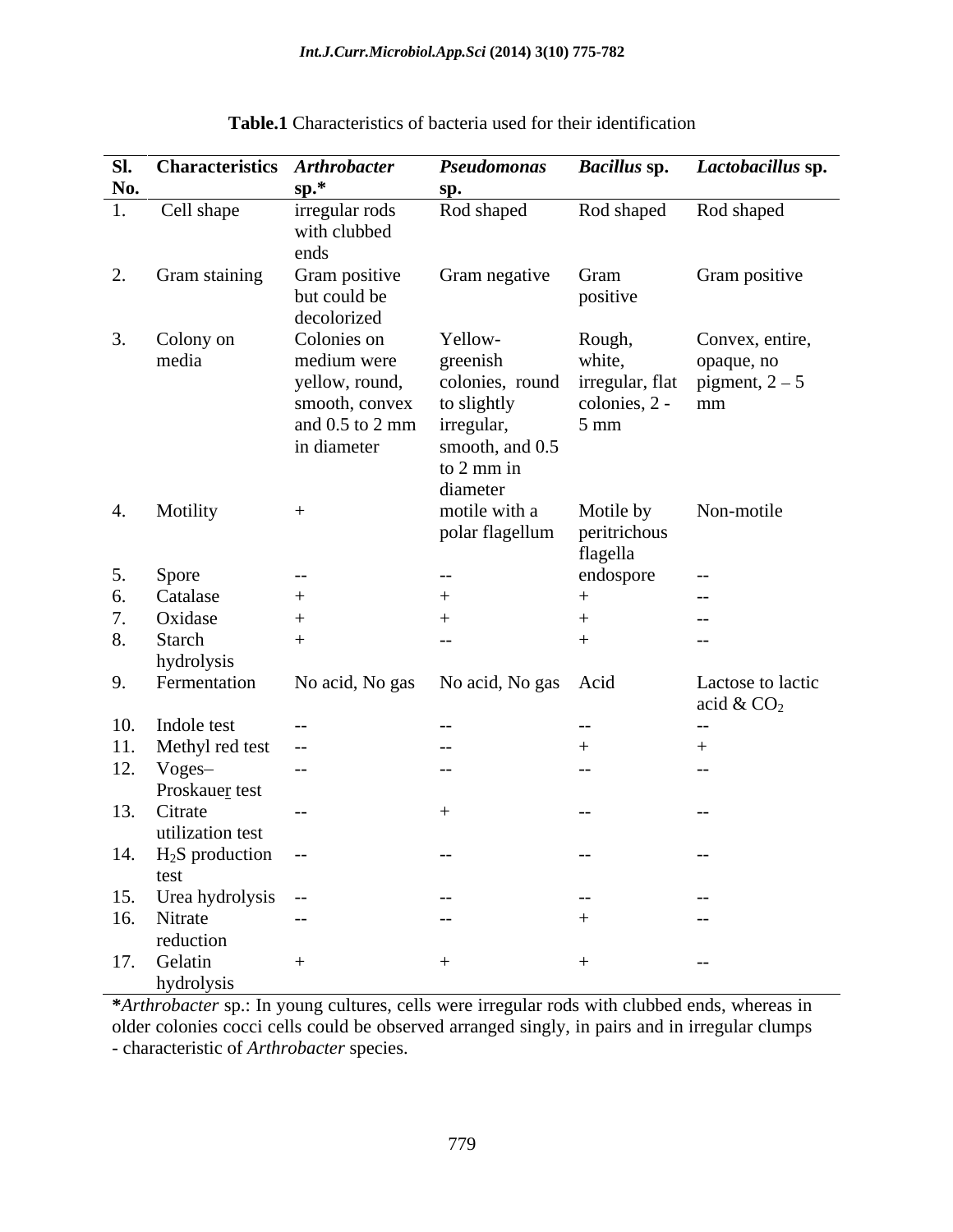| Organism               |  |  |  |
|------------------------|--|--|--|
| Arthrobacter sp.       |  |  |  |
| <i>Pseudomonas</i> sp. |  |  |  |
| Bacillus sp.           |  |  |  |
| Lactobacillus sp.      |  |  |  |

**Table.2** Different Microorganisms isolated from different tanks

A = aeration tank; B = settling tank; C = backwashed effluent; D = holding tank; E = sludge. The state of the state of the state of the state of the state of the state of the state of the state of the state of the state of the state of the state of the state of the state of the state of the state of the st

**Table.3** Physico-chemical and organic characteristics of the effluent before and after treatment (after 15 days of Incubation)

|                           | <b>Consortium (acclimatized)</b> |                |            |
|---------------------------|----------------------------------|----------------|------------|
| <b>Parameters</b>         |                                  |                | Percentage |
|                           | <b>Before</b>                    | After          | reduction  |
|                           | treatment                        | treatment      |            |
| pH                        | $5.7 \pm 0.30$                   | $7.5 \pm 0.20$ |            |
| TDS $(mg / l)$            | $2240 \pm 3.4$                   | $613 \pm 3.4$  | 72.63%     |
| TSS $(mg / 1)$            | $3512 \pm 4.8$                   | $840 \pm 2.4$  | 76.10%     |
| TS (mg $/$ l)             | 5752                             | 1453           | 74.74%     |
| Ammonia (mg / l)          | $94 \pm 3.0$                     | $22 \pm 1.5$   | 76.60%     |
| Phosphate $(mg / 1)$      | $48 \pm 2.0$                     | $15 \pm 1.2$   | 68.75%     |
| BOD (mg / 1)              | $1340 \pm 2.0$                   | $348\pm1.3$    | 74.03%     |
| $\overline{COD}$ (mg / l) | $2834 \pm 1.9$                   | $569 \pm 1.8$  | 79.92%     |

Values are the mean of five replicates  $\pm$  SE

Traditional disposal method such as ocean effectively be used for the treatment of dumping is now out of place following numerous incidents of severe negative However, it is clear that the biodegradative impacts on the environment after years of activity of bacteria is a complex one. disposal. There are physical and chemical methods, which, inspite of costs, do not always ensure that the contaminants are completely removed (Hardman *et al.,* 1993). In recent times there has been a tremendous upsurge in the search for cost effective and environmently friendly The authors thank University Grants alternatives to traditional methods for Commission (UGC), New Delhi for dealing with wastes. From the results of financial support [MRP(S) - 277/08-09/ the present study it could be inferred that KAMY004/ UGC- SWRO Dt: 30-Mar-

effluents from rubber processing industry. Further studies are required for understanding the mechanisms of the biodegradation role of these bacteria.

#### **Acknowledgements**

the constituted bacterial consortium could 09].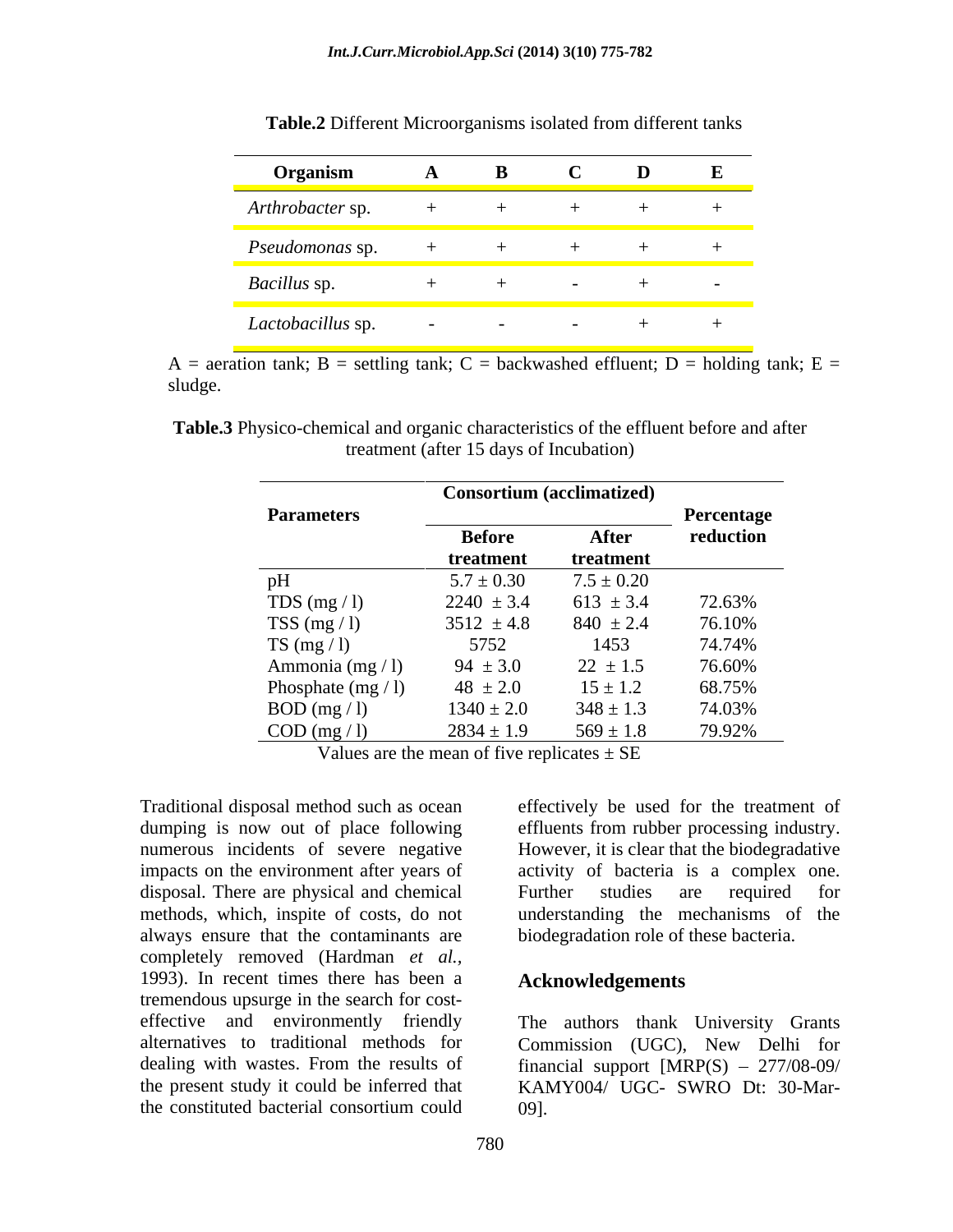- Anandapandian, K.T.K., A.K. Chandrika and D. Christy Bapita: Biological treatment of industrial effluents using Kumar). APH Publishing Co., New (1984).
- Anononymous: Waste abatement and processing sector. Asian Institute of USA.<br>Technology School of Environment. Cherian. E.
- APHA: Standard method for the (2009). Association and Water Environment (1997).
- Arun, A., P. Uma Maheshwari and K. Thillai: Biodegradation of tannery effluent by using tannery effluent isolate. In: Environmental 641-645 (1993). Publishing Co., New Delhi, 451-453 (2004). 448-454 (2008).
- Ayilumo: Fungi associated with degradation of wastes from rubber *Planter*, 49, 359-361 (1973). processing industry. *Environ. Monit.*
- Atagana, H.I., B.O. Ejechi and M.I. Ogodu: Bacteria associated with
- Characterization and physicochemical<br>treatment of wastewater from rubber  $24-26(1991)$ . treatment of wastewater from rubber  $24-26(1991)$ . 2, 61-67 (2007).
- **References** Bode, H.B., Kerkhoff and D. Jendrossek,: Bacterial degradation of natural and synthetic rubber. *Biomacro molecules*, 2, 295-303 (2001).
	- free and immobilized *Pseudomonas* Bergey s Manual of Determinative sp. In: Environmental Contamination Bacteriology, 8<sup>th</sup> ed. The Williams and Bioreclamation (Ed.: Arvind Buchanan, R.E. and N.E. Gibbons (Eds.): ed. The Williams and Wilkins Co., Baltimore, USA (1984).
	- Delhi, 251-255 (2004). Cappuccino, J.G. and N. Shermann: management in natural rubber 4<sup>th</sup> ed. Addison Wesley, New York, Microbiology - a Laboratory Manual, ed. Addison Wesley, New York, USA.
	- Technology School of Environment, Cherian, E. and K. Jayachandran: Resources and Development. Microbial degradation of natural Available from: [www.albuw.ait.ac.th](http://www.albuw.ait.ac.th) rubber latex by a novel species of /Groups/Assignment/II/Group-03.pdf (2007) *Int. J. Environ. Res.,* 3, 599-604 Cherian, E. and K. Jayachandran: *Bacillus* sp. SBS25 isolated from soil. (2009).
	- examination of water and wastewater, Glazer, A.N.: Microbial Biotechnology. 19<sup>th</sup> ed. American Water Work WH Freeman & Co., New York, USA (1997).
	- Federation, Washington D.C. (1995). Hardman, D.J., S. McEldowney and S. Waite: Pollution ecology of biodiversity: magnitude significance and conservation. *Mycol. Res.,* 95, 641-645 (1993).
	- Contamination and Bioreclamation Iyagba, M.A., A. Adoki and T.G. Sokari: (Ed.: Arvind Kumar). APH Testing biological methods to treat rubber effluent. *Afr. J. Agric. Res.,* 3,
- Atagana, H.I., B.O. Ejechi and A.M. Kulkarni, P.R. and W.R. Stantun: Utilisation of rubber effluent (2). *Planter*, 49, 359-361 (1973).
	- *Assess.,* 55, 401 408 (1999a). and W.R. Stantun: Utilisation of Kulkarni, P.R., P. Ho, M. Ratnasabapathy rubber effluent (1). *Planter*, 49, 307- 313 (1973).
- degradation of wastes from rubber Lau, C.M. and A. Subramaniam: Recovery processing industry. *Environ. Monit. Assess.,* 59, 145-154 (1999b). natural rubber latex. In: Abstracts and Asia, I.O. and E.E. Akporhonor: Lau, C.M. and A. Subramaniam: Recovery and applications of waste solids from Souvenir, Rubber Grower's Conference, Kuala Lumpur, Malaysia, 24 26 (1991).
	- processing factory. *Int. J. Phys. Sci.*, Leong, S.T., S. Muttamara and P<br>2.61-67 (2007) Laortanakul: Reutilization of Leong, S.T., S. Muttamara and Laortanakul: Reutilization of